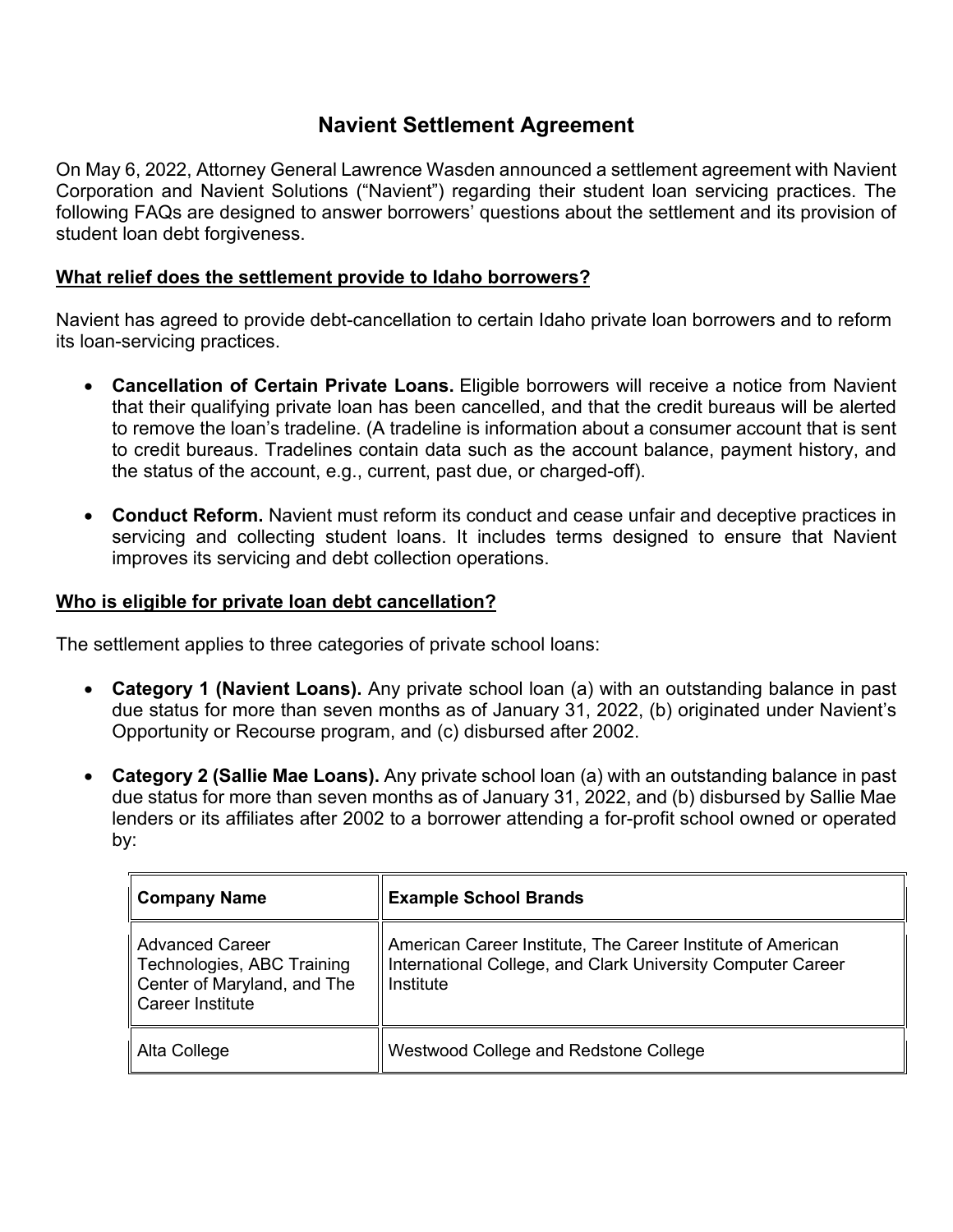| <b>Company Name</b>                                 | <b>Example School Brands</b>                                                                                                                                                                                                                         |
|-----------------------------------------------------|------------------------------------------------------------------------------------------------------------------------------------------------------------------------------------------------------------------------------------------------------|
| <b>Apollo Group</b>                                 | University of Phoenix                                                                                                                                                                                                                                |
| <b>ATI Enterprises</b>                              | <b>ATI Career Training Center</b>                                                                                                                                                                                                                    |
| <b>Bridgepoint Education</b>                        | <b>Ashford University</b>                                                                                                                                                                                                                            |
| <b>Career Education Corporation</b>                 | Le Cordon Bleu, Sanford Brown, American InterContinental<br>University, Brooks Institute, Colorado Technical University,<br>Briarcliffe College, Harrington College of Design, International<br>Academy of Design & Technology, and Missouri College |
| Center for Excellence in<br><b>Higher Education</b> | College America, Independence University, Stevens-Henager<br>College, and California College San Diego                                                                                                                                               |
| Corinthian                                          | Bryman Institute, Everest Institute, Everest College, Heald College,<br>and WyoTech                                                                                                                                                                  |
| DeVry                                               | DeVry University, Ross University, Keller Graduate School of<br>Management, and Carrington College                                                                                                                                                   |
| <b>Education Corporation of</b><br>America          | Virginia College and Brightwood College                                                                                                                                                                                                              |
| <b>Education Management</b><br>Corporation          | Art Institute, Argosy University, Brown Mackie, and South<br>University                                                                                                                                                                              |
| Minnesota School of Business                        | Minnesota School of Business and Globe University                                                                                                                                                                                                    |
| <b>Graham Holdings</b>                              | Kaplan University, Kaplan Career Institute, Kaplan College, and<br>Mount Washington College                                                                                                                                                          |
| <b>ITT Educational Services</b>                     | <b>ITT Technical Institute</b>                                                                                                                                                                                                                       |
| <b>Lincoln Educational Services</b>                 | <b>Lincoln Technical Institute</b>                                                                                                                                                                                                                   |
| <b>B&amp;H Education</b>                            | Marinello School of Beauty                                                                                                                                                                                                                           |
| <b>Premier Education Group</b>                      | Salter College, Branford Hall, Hallmark Institute of Photography,<br>Harris School of Business, American College of Medical Careers                                                                                                                  |